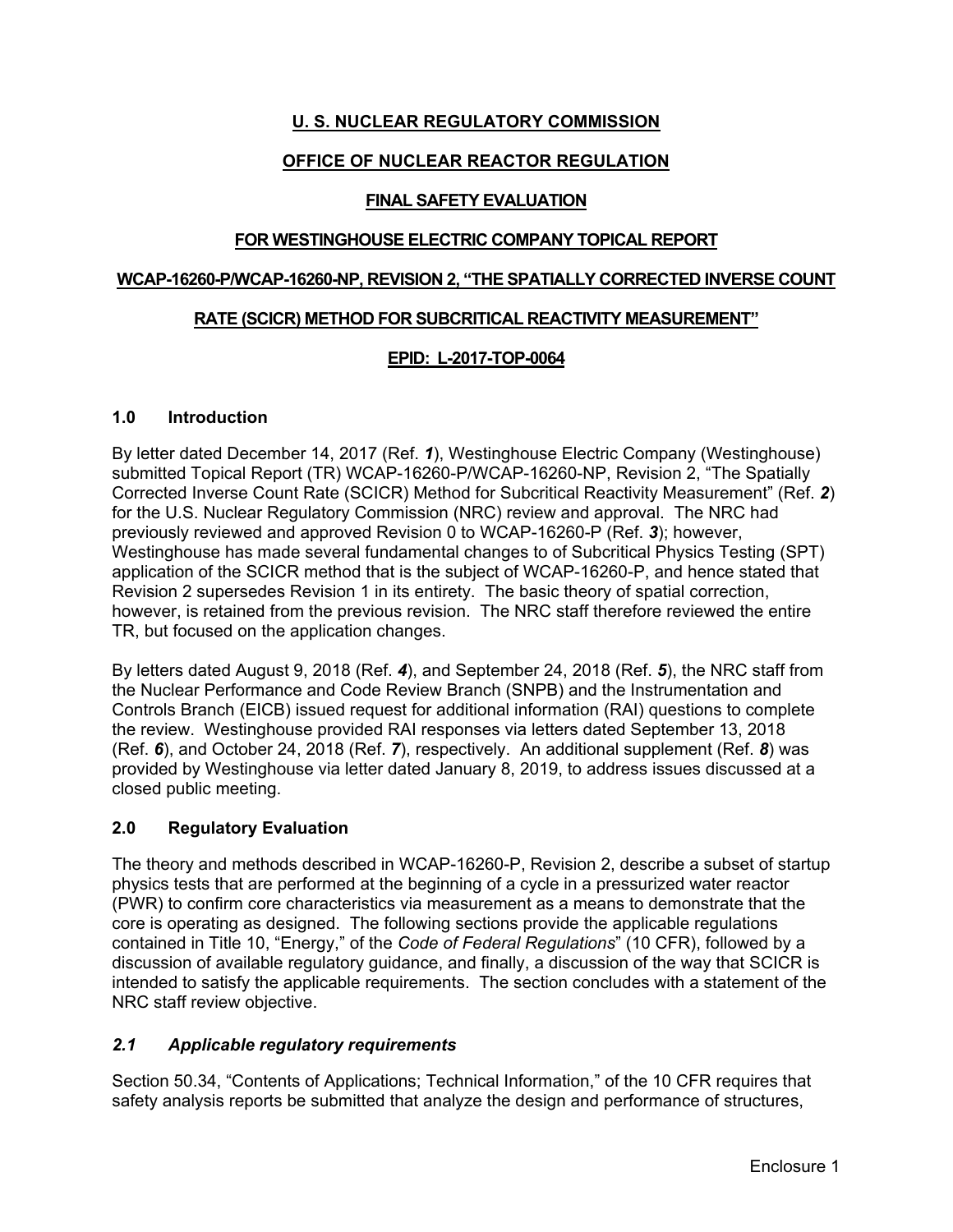systems, and components provided for the prevention of accidents and the mitigation of the consequences of accidents. As part of the core-reload-design process, licensees or supporting vendors perform reload safety evaluations (SEs) to ensure the safety analyses remain applicable to the as-designed cycle. Testing provides further assurance that the cycle will operate in conformance with its design, and hence within the constraints of the safety analyses and supporting evaluations.

The regulation 10 CFR 50.36, "Technical specifications," requires reactor licenses to include technical specifications (TS), which must contain items in the following categories: safety limits (SLs), limiting safety system settings, and limiting control settings; limiting conditions for operation (LCOs); surveillance requirements (SRs); design features; and administrative controls. In particular, 10 CFR 50.36(c)(1) defines SLs as limits on important process parameters found necessary to protect the integrity of the physical barriers that guard against the uncontrolled release of radioactivity; 10 CFR 50.36(c)(2) defines LCOs as the lowest functional capability or performance level of equipment required for safe operation of the facility; and 10 CFR 50.36(c)(3) defines SRs as those requirements relating to test, calibration, or inspection to assure that the necessary quality of systems and components is maintained, that facility operation will be within SLs, and that the LCOs will be met. Plants are typically required to maintain a certain amount of shutdown margin and to maintain core reactivity close to predicted values - these are included, for example, in the Westinghouse Standard Technical Specifications (STS) documented in NUREG-1431, Revision 4, Volume 1 (Ref. *9*), as LCO 3.1.1 and LCO 3.1.2, respectively. While the SPT techniques described in WCAP-16260-P/ WCAP-16260-NP, Revision 2, do not directly affect these LCOs, they will be used to perform the surveillances required by their associated SRs to ensure the LCOs are met.

Section XI, "Test Control," of 10 CFR Part 50 Appendix B, "Quality Assurance Criteria for Nuclear Power Plants and Fuel Reprocessing Plants," requires that a test program be established to ensure that structures, systems, and components will perform satisfactorily in service. All functions necessary to ensure that the specified design conditions are not exceeded during normal operation and anticipated operational occurrences must be tested. This testing is an integral part of the design, construction, and operation of the plant.

#### *2.2 Discussion and Regulatory Guidance*

Physics tests are the subject of discussion in the NRC's STS. NUREG-1431, Revision 4, Volume 1, "Standard Technical Specifications – Westinghouse Plants: Specifications," defines the physics tests as "those tests performed to measure the fundamental nuclear characteristics of the reactor core and related instrumentation." The tests are described in NUREG-1431, Revision 4, Volume 2, "Standard Technical Specifications – Westinghouse Plants: Bases," in the context of exceptions provided to certain TS requirements to allow for the completion of such tests. The description provides a succinct description of the purpose of the physics tests. The following is quoted from Page B 3.1.8-1 of NUREG-1431, Volume 2:

The key objectives of a test program are to:

- a. Ensure that the facility has been adequately designed,
- b. Validate the analytical models used in the design and analysis,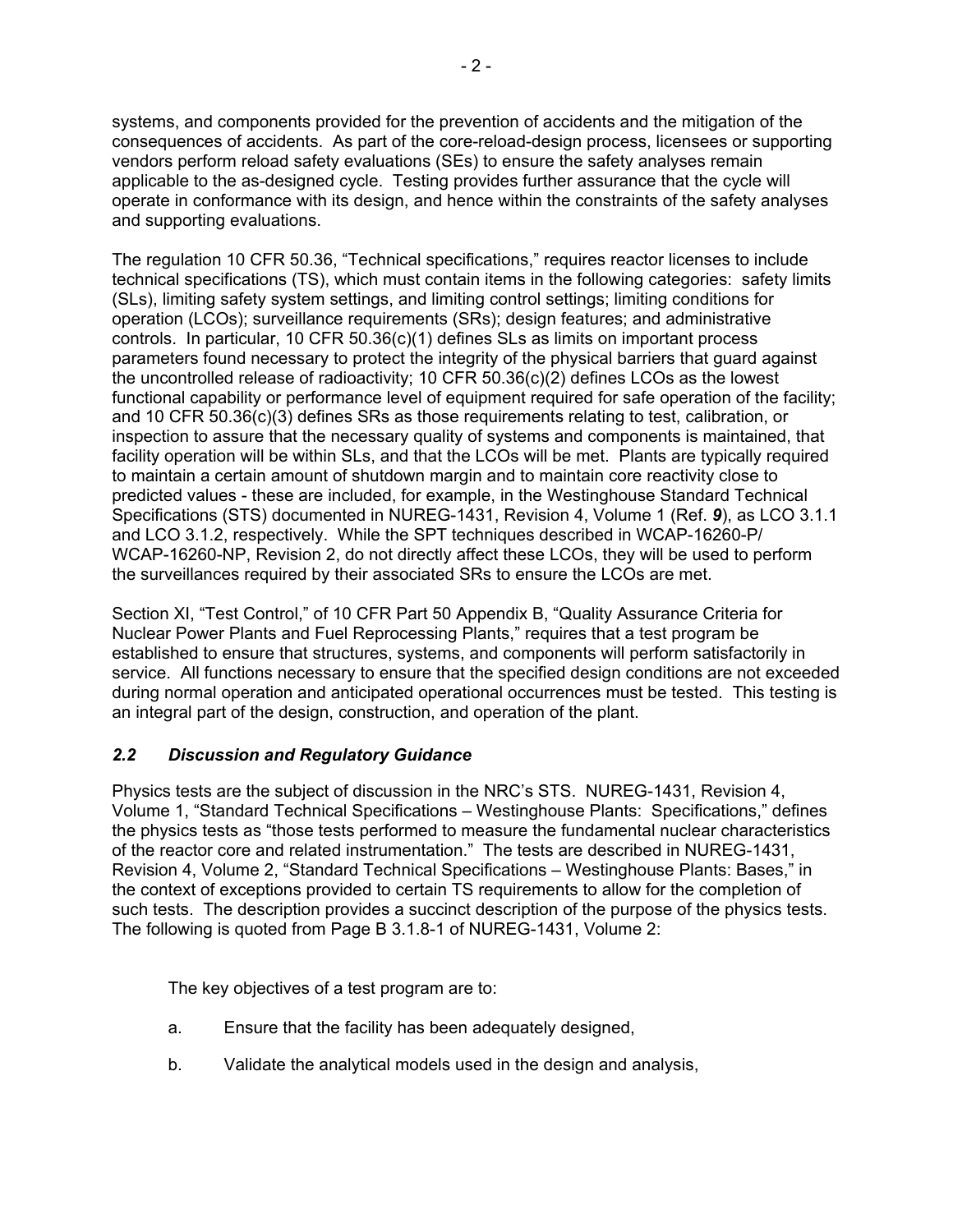- c. Verify the assumptions used to predict unit response,
- d. Ensure that installation of equipment in the facility has been accomplished in accordance with the design, and
- e. Verify that the operating and emergency procedures are adequate.

[...] The PHYSICS TESTS requirements for reload fuel cycles ensure that the operating characteristics of the core are consistent with the design predictions and that the core can be operated as designed.

The STS BASES identify five physics tests required for reload fuel cycles in Mode 2: (1) critical boron concentration (CBC) with control rods withdrawn; (2) CBC with control rods inserted; (3) control rod worth; (4) isothermal temperature coefficient (ITC); and (5) neutron flux symmetry.

Additionally, the STS BASES contain references to two other sources of guidance that may be considered relevant to physics test methods, although each has limitations. First, the STS BASES refer to the NRC Regulatory Guide (RG) 1.68, Revision 2, "Initial Test Programs for Water-Cooled Nuclear Power Plants," dated August 1978. This RG is intended to be used in conjunction with planning an initial startup testing program, although portions of it describe physics testing requirements that would remain applicable for subsequent startups. Note that RG 1.68 has been revised twice since the publication of the 1978 version that is referenced in the STS. Second, the STS BASES refer to American National Standards Institute (ANSI)/American Nuclear Society (ANS) standard ANSI/ANS-19.6.1-1985, "Reload Startup Physics Tests for Pressurized Water Reactors." While this standard may provide guidance of direct relevance to the testing methods described in WCAP-16260-P/WCAP-16260-NP, Revision 2, a more recent revision was issued in 2011, and neither revision has been endorsed by the NRC.

Given the limitations noted above, the NRC considered discussion contained in RG 1.68 and ANSI/ANS-19.6.1, as provided in the most recently issued revisions of both, and to the extent appropriate given the regulatory requirements identified above.

# *2.3 Review Objectives*

The testing methods described in WCAP-16260 relate to SPT undertaken during reactor startup. The characteristics required to be confirmed during startup by ANSI/ANS-19.6.1-2011 include the global reactivity balance, the capability to shutdown the core, the core power distribution<sup>1</sup>, and measures for reactivity control. The bases for TS 3.1.8, "PHYSICS TEST Exceptions – MODE 2" provided in NUREG-1431, Revision 4, Volume 2, "Standard Technical Specifications – Westinghouse Plants: Bases" (Ref. *10*) also discusses the need to confirm certain low-power physics test parameters, including critical boron concentration (CBC) at hot zero power (HZP) conditions with all control rods out of the core, CBC at HZP conditions with control rods inserted, control rod worth, ITC, and flux symmetry (which may be performed at up to 30 percent power and is therefore not necessarily a MODE 2 test).

**<sup>.</sup>**  $1$  Though a flux map is typically performed at higher powers to get a better indication of the core power distribution, control rod worth measurements in the low power or startup configuration provides a preliminary indication of the core power distribution.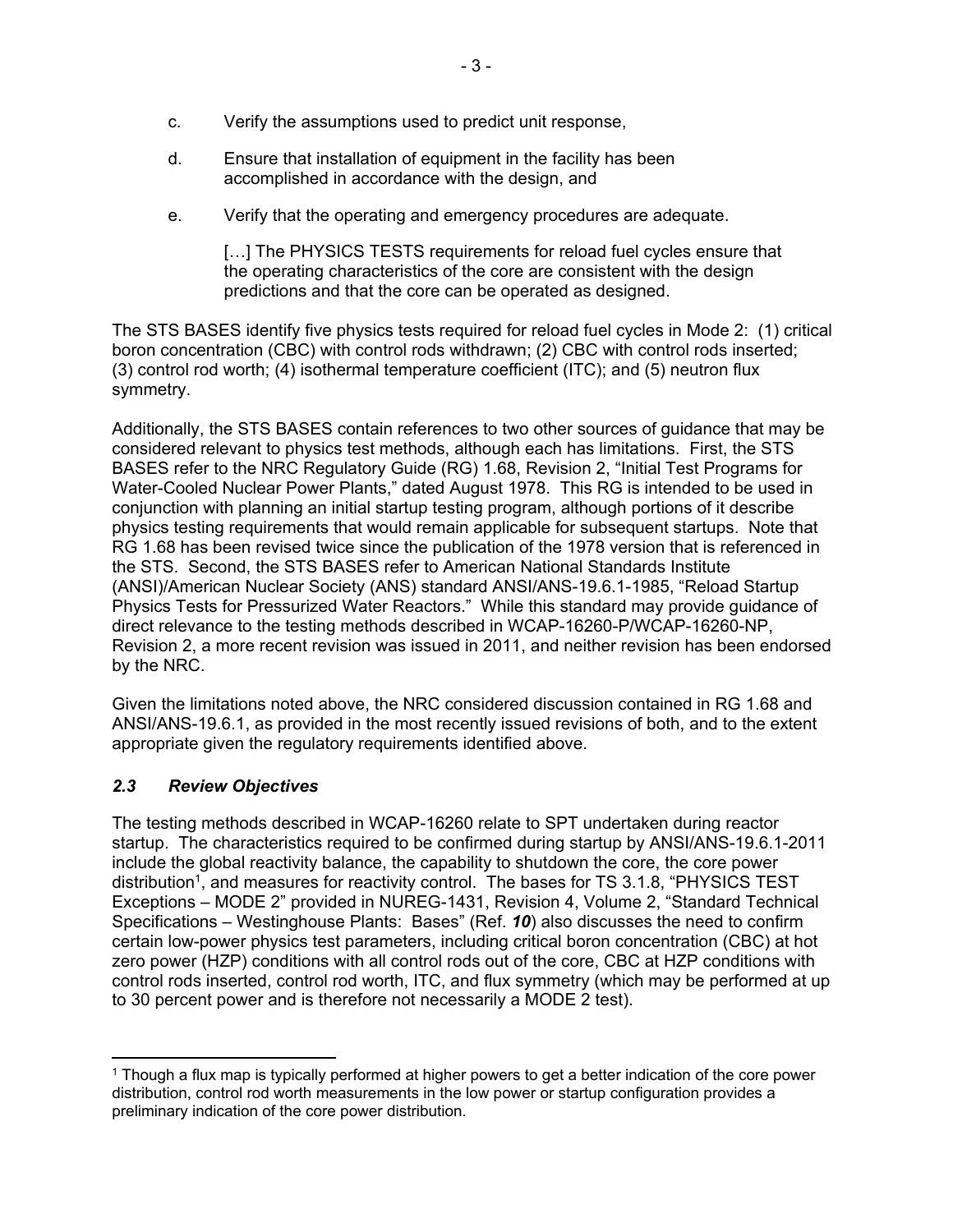A key distinction between the SCICR method described in the TR and low-power physics testing (LPPT) as described in the STS BASES is that the SCICR-based testing can be performed before criticality is achieved. According to Westinghouse, this "inherently enhances plant safety and reactivity management" and the **[ ]**

"improves test reliability and human performance." However, it is noteworthy that there is no direct correspondence between the SPT parameters and the LPPT parameters, though they validate the same core characteristics. Table 1-1 of WCAP-16260 provides a mapping between the typical LPPT parameters and the SPT parameters that accomplish the same goal. Because this table does not discuss the need to test for CBC with rods inserted, and how its equivalent will be accomplished by SPT, the NRC asked Westinghouse in SNPB RAI 1 to investigate this omission. Westinghouse responded that the requirement for HZP CBC with rods inserted was removed in the 1997 revision of ANSI/ANS-19.6.1 and was only used to confirm reactivity computer performance for the rod swap and sequential dilution LPPT programs; therefore, it is not needed for more advanced LPPT programs, such as Dynamic Rod Worth Measurement (DRWMTM) technique, and the SPT program under evaluation in this SE. Of the characteristics and tests from ANSI/ANS-19.6.1-2011 and NUREG-1431, Revision 4, Volume 2, discussed above, all are therefore covered by SPT parameters except for the ITC and flux symmetry, which must still be performed by traditional LPPT techniques.

The NRC staff thus performed its review of WCAP-16260-P/WCAP-16260-NP, Revision 2, to ensure that the testing methods and procedural guidance described therein provide a reliable means to satisfy the startup physics testing requirements established in the STS, which are identified as within the scope of SCICR. This review establishes that SCICR is an acceptable means to satisfy the requirements set forth in 10 CFR 50.34, and in 10 CFR Part 50, Appendix B, Criterion XI, insofar as those requirements pertain to core physics testing for verification of the relevant design and analyses.

#### **3.0 Technical Evaluation**

#### *3.1 Basic Theory*

The SCICR methods rely on a quantity known as the inverse count rate ratio (ICRR). A fundamental tenet of the theory behind SCICR is that, **[**

**]**

A series of **[ ]** are defined in order to apply the ICRR theory to an actual, subcritical core. These are **[**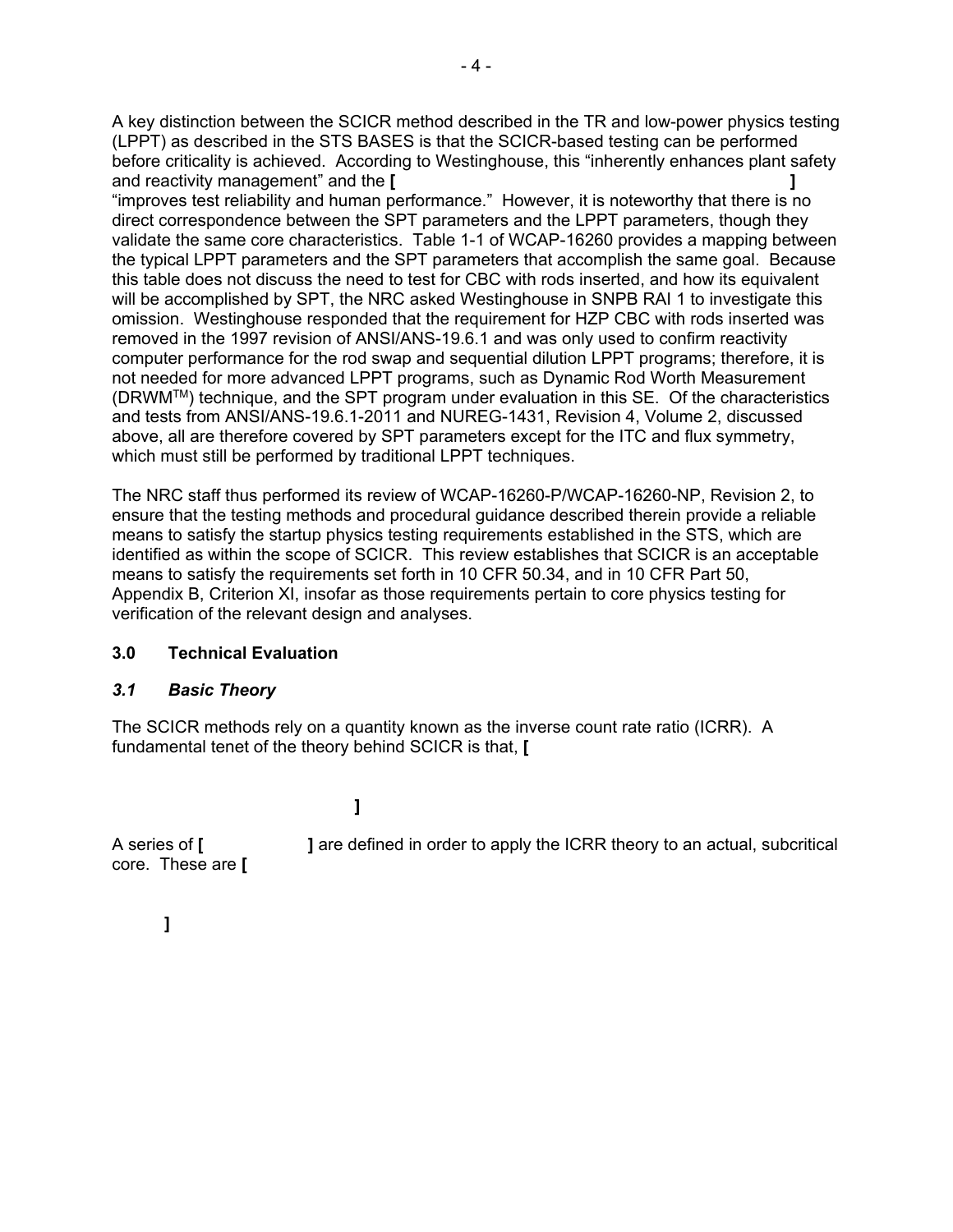The **[ ]** measures **[**

 **]** Westinghouse elaborated on the TR discussion in the response to SNPB RAI 2, which provided more detailed information on the process used to determine **[**

 **]** The process is fundamentally similar to that applied in the NRC-approved methodology for rod worth measurements discussed in WCAP-13360-P-A, "Westinghouse Dynamic Rod Worth Measurement Technique" (Ref. *11*) for calculating **[**

The NRC staff were initially concerned that the calculation of **[ ]** would potentially introduce calculational errors or biases. However, the introduction of biases is not an issue because of **[ ]** used in determining the ICRR. Based on the discussion provided in Section 2.3 of WCAP-16260-P/WCAP-16260-NP, Revision 2, the ICRR is calculated by **[**

**]**

 ,**]** and as a result persistent biases in the **[ ]** are negated. Additionally, because the predicted **[ ]** is always **[ ]** and the measured **[ ]** is always **[ ]** code uncertainties are not mixed with experimental uncertainties. Therefore, even if the **[ ]** calculation were to introduce additional uncertainty, it would only contribute to an overall higher uncertainty as compared to the **[ ]** measurements, which would be reflected in **[ ]** (as will be discussed later in this SE).

The **[ ]** measures **[**

**]** Mathematically, it is **[**

 $\overline{a}$ 

 **]** Because, in power operations, the **[ ]** contribute a negligible amount2 toward the overall neutron flux distribution, they are typically omitted from core design codes. However, **[ ]** can be included for the purposes of **[ ]**

In response to SNPB RAI 3, Westinghouse provided a discussion of how **[ ]** were included in the standard set of Westinghouse nuclear design codes (ALPHA/PHOENIX-P/ANC). In 2005, with the initial introduction of the SCICR methodology following NRC approval

<sup>2</sup> As discussed in Westinghouse's response to SNPB RAI 3, **[ ]**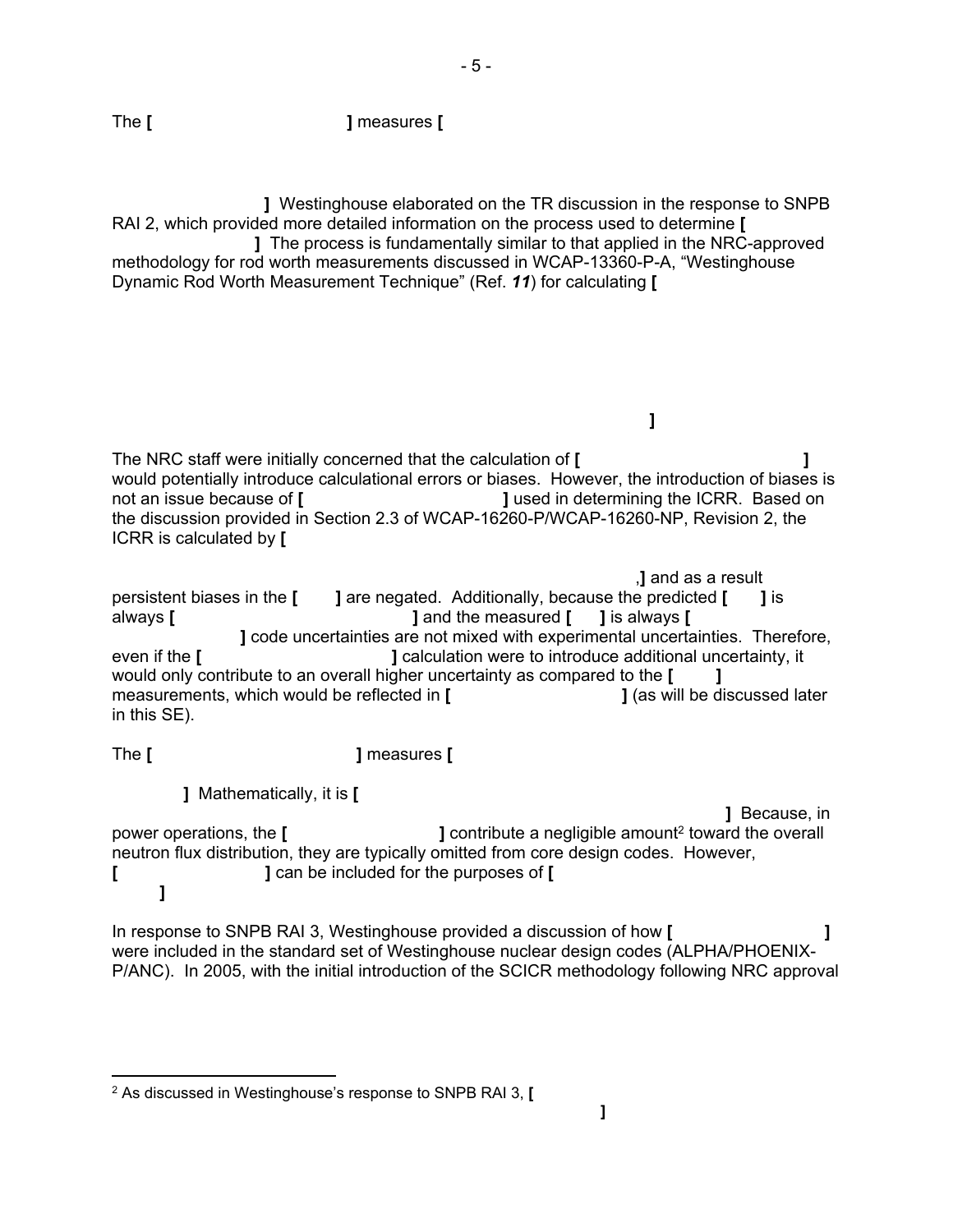**]** Westinghouse noted that appropriate quality assurance processes<sup>3</sup> were followed to ensure that the inclusion of extraneous sources was adequately implemented and did not affect the licensed uses of the codes. Additional validation of the extraneous source implementation was provided through the demonstration calculations discussed in Section 4 of the TR, which will be discussed later in this SE. By reviewing a sample of Westinghouse nuclear design code TRs, the NRC staff additionally verified that the codes were qualified for performing physics calculations in subcritical conditions by simulating subcritical and low-power physics tests with acceptable agreement between predicted and measured parameters.

The **[ ]** is the product of **[**

 **]** can be realized for an actual core. The derivation and implementation of **[ ]** is the second fundamental tenet of the theory underpinning SCICR, and its practical applicability. Based on the review described above, which established that the Westinghouse methods for determining **[ ]** is valid and produces acceptable results, and on the consideration that the NRC staff has previously approved the SCICR theory, the NRC staff finds presently that the theoretical basis, as described in Sections 2.1 and 2.2 of WCAP-16260-P, Revision 2, is acceptable.

# *3.2 Prior Methodological Issues*

**]** If **[**

In the prior revision of WCAP-16260-P, the successful execution of the SCICR methods **[ ]**

However, in the original SCICR implementation, the computationally-determined **[**

**]** Westinghouse

issued a Technical Bulletin in 2012 describing this issue in detail, and suspending the use of the SCICR methodology (Ref. *12*).

Although the present construction of the SCICR methodology relies on the same theoretical foundation, the application approach has been revised to compare **[**

**]** This approach results in **[**

 **]** While the present review is not intended to revisit issues with the prior versions of the methodology, which Westinghouse has stated throughout the TR are superseded in their entirety with Revision 2, the NRC staff nonetheless concluded that **[ ]** count rate data produces a more meaningful comparison

1

<sup>3</sup> The procedure followed is documented in **[ ]**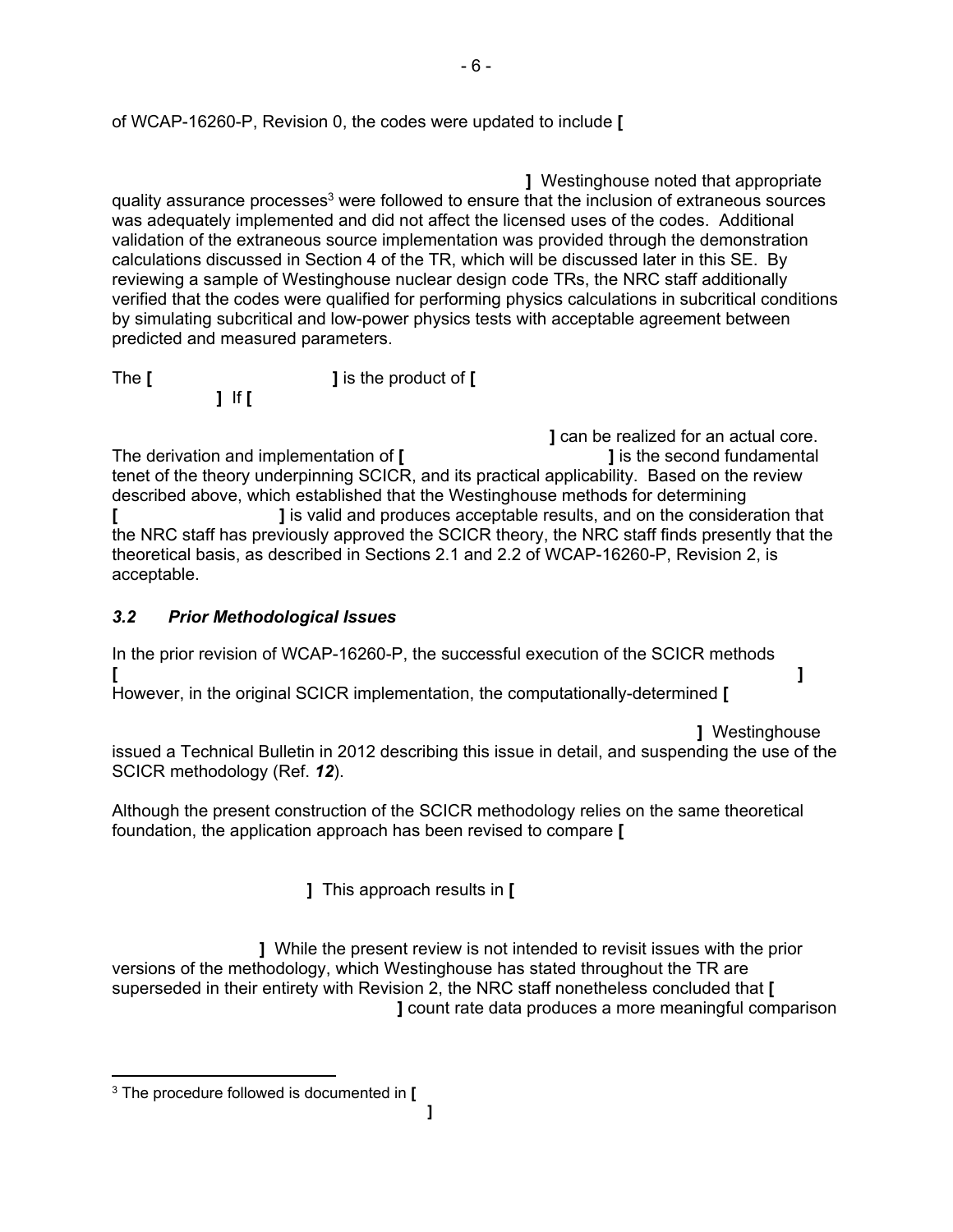to determine whether there are significant differences between the as-designed and as-loaded cores.

The new, comparative approach is described in detail in Section 2.3 of the TR, but the description and evaluation continues in the following sections of this SE, alongside an evaluation of the demonstration applications for fuller context.

## *3.3 Proposed SCICR Applications and Process*

Sections 1.6 and 3.1 of WCAP-16260-P/WCAP-16260-NP, Revision 2, explain how SCICR is applied on a plant. Section 1.6 describes four applications of SCICR, and Section 3.1 provides a succinct overview of how the SCICR method is applied at a plant. The four applications described in Section 1.6 are as follows:



These applications are also presented within the process overview in Section 3.1 of the TR. **[** 

 **]**

Section 3.1 presents the process steps in a sequential order, meaning that the statepoint evolution is known at the time **[ ]** in Step 2. However, Step 5 was written in such a way that it appeared to the NRC staff to allow deviation from the Step 2 **[ ]** Westinghouse's response to SNPB RAI 4 clarified that in Step 5, it is expected that the reactor will progress through **[ ]** with minor deviations allowed. Predicted ICRR is a function of **[**

**]** Each statepoint in the predicted data set is defined by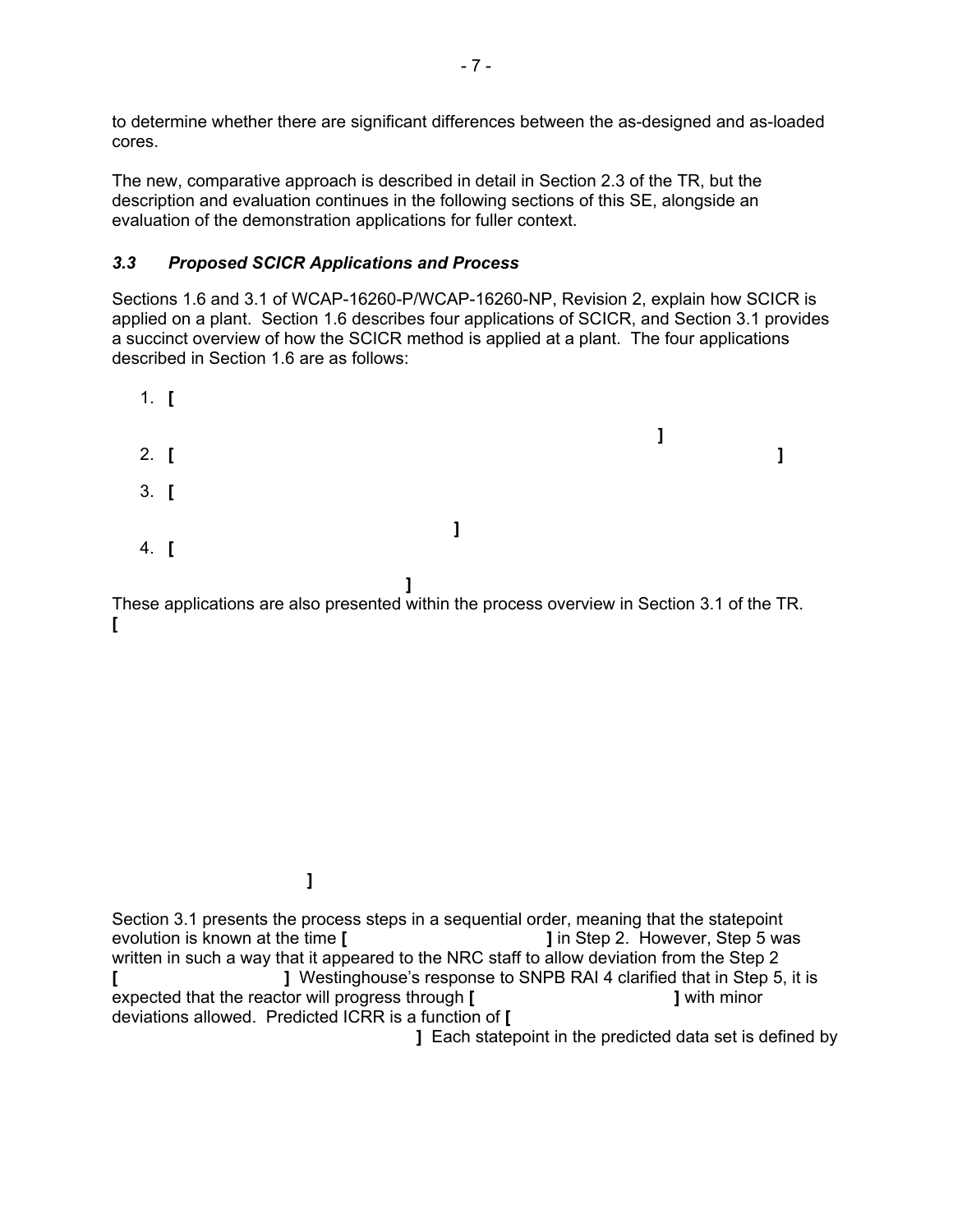|                                                                                                                                                                                                                                               | If the $[$       |
|-----------------------------------------------------------------------------------------------------------------------------------------------------------------------------------------------------------------------------------------------|------------------|
| ] differs from the expected statepoint, [                                                                                                                                                                                                     |                  |
| ] Similarly, if [                                                                                                                                                                                                                             | ] differs        |
| from predicted values, [                                                                                                                                                                                                                      |                  |
| <b>]</b> The corrected <b>[</b><br>] are then used to calculate [                                                                                                                                                                             |                  |
| <b>J</b> based on the true core state at the time of measurement. The NRC staff finds this<br>process to be acceptable, since it will adequately compensate for deviations between the<br>nominal predictions and the true state of the core. |                  |
| The NRC staff also noted, in reviewing the demonstration applications discussed in Chapter 4,<br>that the <b>[</b>                                                                                                                            |                  |
| ] The NRC staff therefore requested additional information<br>(SNPB RAI 5) about this normalization to ensure that it does not introduce a potential to [                                                                                     |                  |
| Westinghouse's response to SNPB RAI 5 clarified that [                                                                                                                                                                                        |                  |
| staff found this response adequate to verify that [                                                                                                                                                                                           | <b>]</b> The NRC |

The NRC staff considered the SCICR applications and process overview insofar as they support the application of the SCICR theory, and determined that these aspects of the method are acceptable because they are generally consistent with the theory described in Section 2 of the TR and with the demonstration applications provided in Section 4. The following SE sections provide additional NRC staff review for certain aspects of the application process, including the SCICR measurement controls and how the SCICR results are interpreted and evaluated.

# *3.4 SCICR Measurement Controls*

**[**

Section 5.1 of WCAP-16260-P/WCAP-16260-NP, Revision 2, provides an overview of the measurement controls used in implementation of the SCICR method at a site. These controls focus on ensuring that: 1) detectors are capable of making the required measurements without interfering with safety related signals, 2) signal quality is adequate, 3) signal errors are compensated for, 4) signal noise is appropriately characterized and aligned with expectations, and 5) measurements are taken at steady conditions.

Limited information was provided on the measurement controls. As discussed throughout the responses to the EICB RAIs (Ref. *7*), this is because numerous potentially suitable approaches exist for signal acquisition and evaluation. The NRC staff notes that the level of detail provided in WCAP-16260-P/WCAP-16260-NP, Revision 2 is consistent with that submitted in previous NRC-approved methodologies for startup physics testing (e.g., the Dynamic Rod Worth Measurement methodology documented in WCAP-13660-P-A, Rev. 1 (Reference *11*)). Though the responses to various EICB RAIs provided examples of methods that could be used, Westinghouse committed to work with licensees implementing the SCICR methodology to find the best set of methods for the instrumentation and intended applications at each plant utilizing SCICR.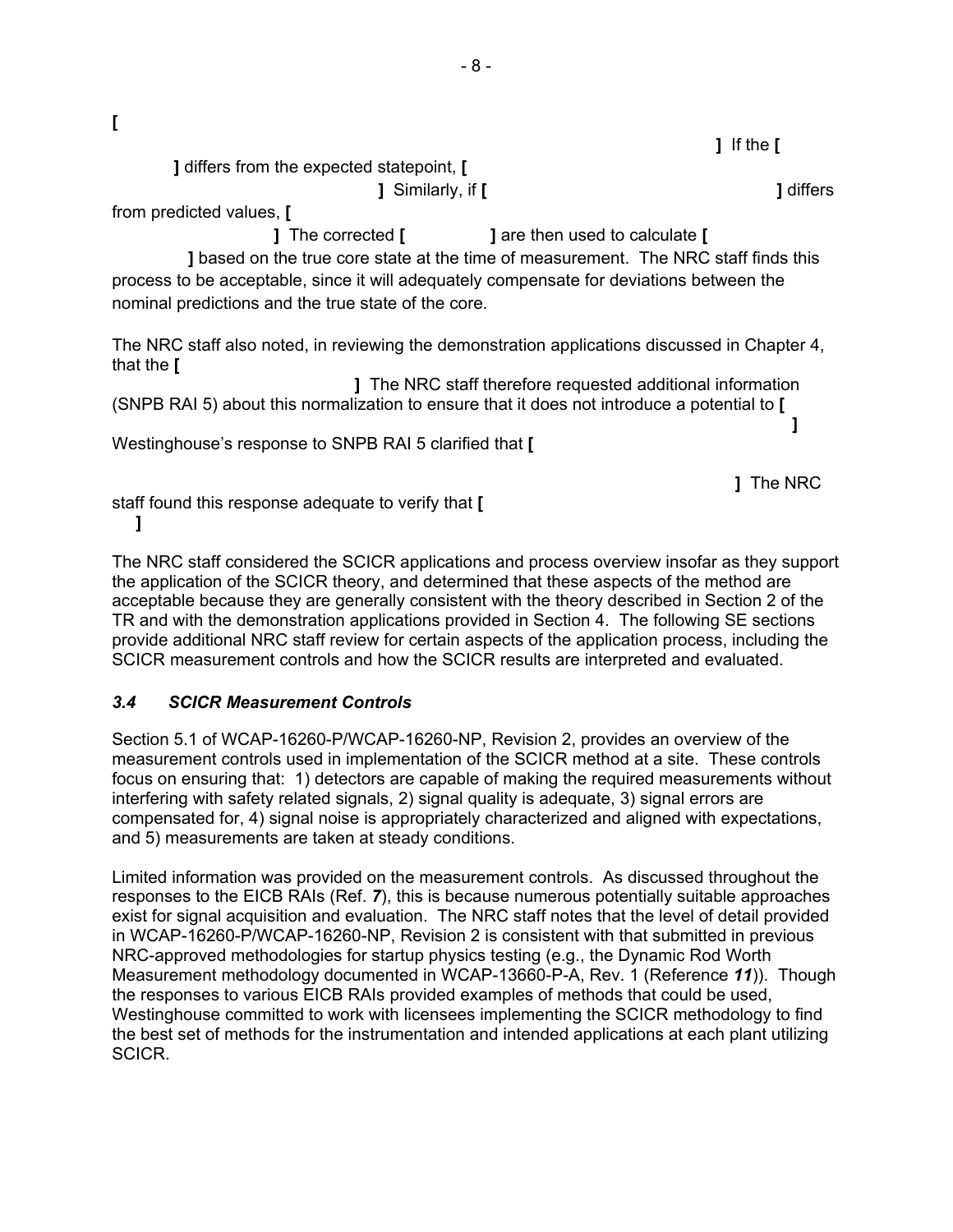In a submittal dated January 8, 2019 (Ref. *8*), Westinghouse provided a summary table laying out the procedures associated with each of the SCICR measurement controls. Documents described in this table discuss **[**

 **]** Implementation of the SCICR methodology at a site must be consistent with these processes and procedures, as well as the site licensee and Westinghouse quality assurance programs as required by Appendix B to 10 CFR Part 50.

Given that Westinghouse provided sufficient information concerning the instrumentation requirements, that adequate processes and procedures exist to implement the SCICR methodology, and that Westinghouse and any implementing licensees must continue to follow quality assurance plans in implementing the SCICR methodology, the NRC staff found the measurement controls for SCICR to be acceptable.

#### *3.5 SCICR Results and Evaluation*

The SCICR methodology application is demonstrated in Chapter 4 of WCAP-16260-P/ WCAP-16260-NP, Revision 2, and the acceptance criteria are discussed and evaluated in Chapter 5.

3.5.1 **[ ]**

Once the **[ ]** data are gathered, **[**

**]** The **[**

**]** are examined. Ideally, measured

and predicted **[ ]** values **[ ]** In reality, after **[**

 **]** Because the core physics calculations are generally highly accurate, it is reasonable to expect **[ ]**

In SCICR, **[ ]** is the independent variable and **[ ]** is the dependent variable. A **[ ]** assumes that differences between the dependent and independent variables are the result of random error in the dependent variable. However, in reality, there is an uncertainty in both the measured **[ ]** (resulting from the instrumentation system used to take the ICRR measurement and transient fluctuations in the system parameters) and an uncertainty in the predicted ICRR (resulting from the use of analytical methodologies, including **[**

 **]** The NRC therefore issued SNPB RAI 6 to interrogate the potential for these uncertainties to introduce error in the predicted **[ ]** values that undermines the results of **[ ]**

In response, Westinghouse stated that the comparison between measured and predicted startup physics test parameters is used to confirm the consistency of core behavior with design predictions prior to establishing power operations. Measurement and prediction must agree within a certain pre-established tolerance. If this tolerance is exceeded, the consistency of the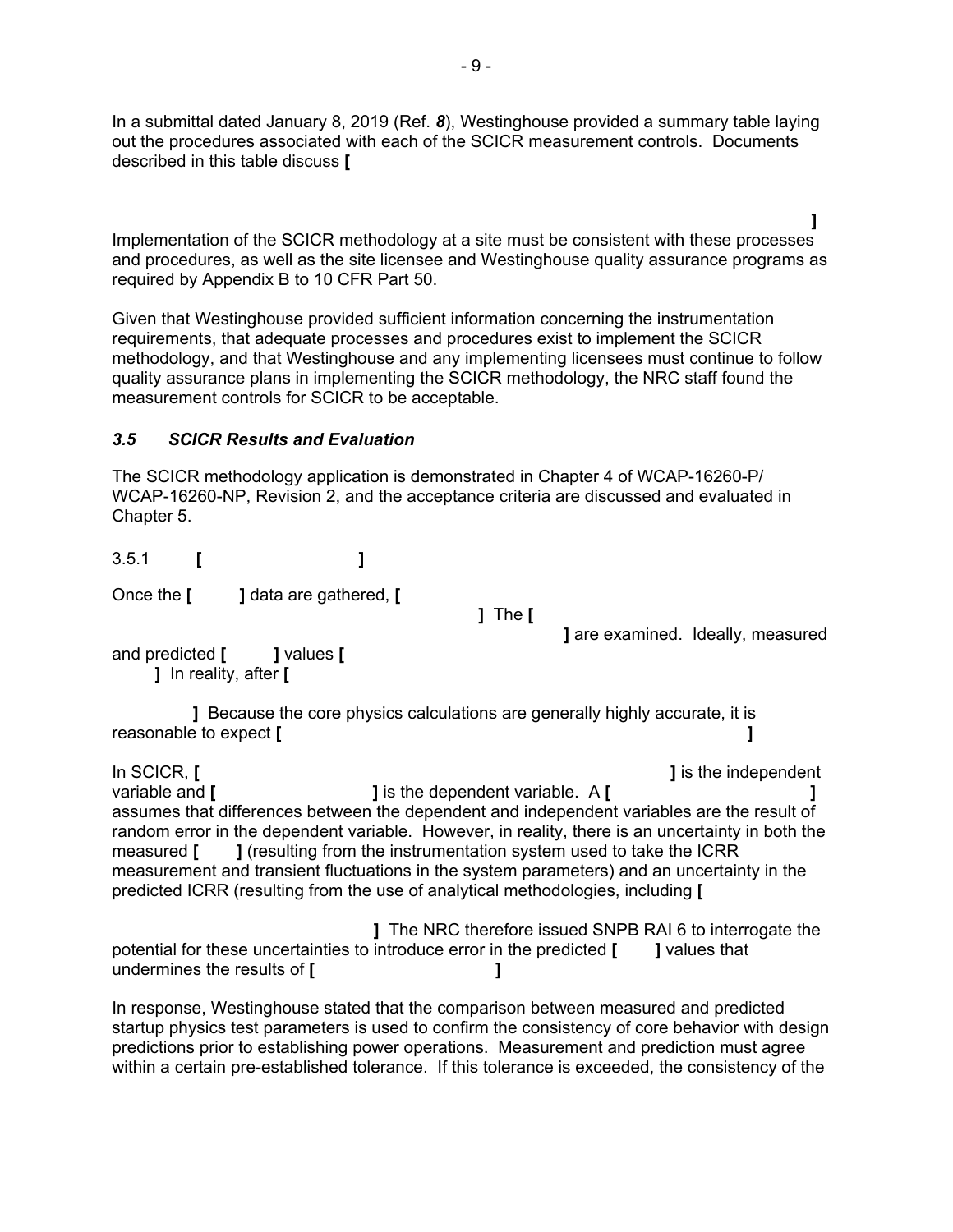core with the design is called into question, resulting in further actions to confirm or refute the deviation. Westinghouse then further stated that **[**

 **]** Considering all of this, the NRC staff concluded that the use of **[ ]** to assess the deviation between measurement and prediction is adequate provided (a) that the tolerances are established such that true, significant deviations will be appropriately recognized and (b) that the actions taken in response to an indicated deviation will adequately address true, significant deviations. These factors will be discussed in Sections 3.5.3 and 3.5.5 of this SE, respectively.

3.5.2 Criticality Prediction

During **[ ]** the global reactivity bias is estimated by **[**

**]** The reactivity bias adjustment that **[**

**]** is termed **[**

 **]** which is an estimate of the true global reactivity bias. The **[ ]** serves to obtain a better projection of the estimated point of criticality. Once the core reaches a critical condition, the true core reactivity bias (i.e., the difference between measured and predicted critical conditions) can be determined and is denoted ACC.

In SNPB RAI 7, the NRC staff asked for additional detail on the codes and methods used to determine **[ ]** and a demonstration calculation. Westinghouse's response clarified that the codes used for **[ ]** To calculate **[**

**]** This results in changes to **[** 

 **]**

As shown in Sections 4 and 5.2.1.1 of WCAP-16260-P/WCAP-16260-NP, Revision 2, and particularly in Table 5-2, [ particularly in Table 5-2, [ estimate of the actual critical conditions. Therefore, because the method defined by Westinghouse for calculating **[ ]** is consistent with the rest of the SCICR approach (**[ ]**), and because it has been demonstrated to provide an accurate estimate of the actual critical conditions, the NRC staff found the use of the SCICR for criticality prediction to be acceptable.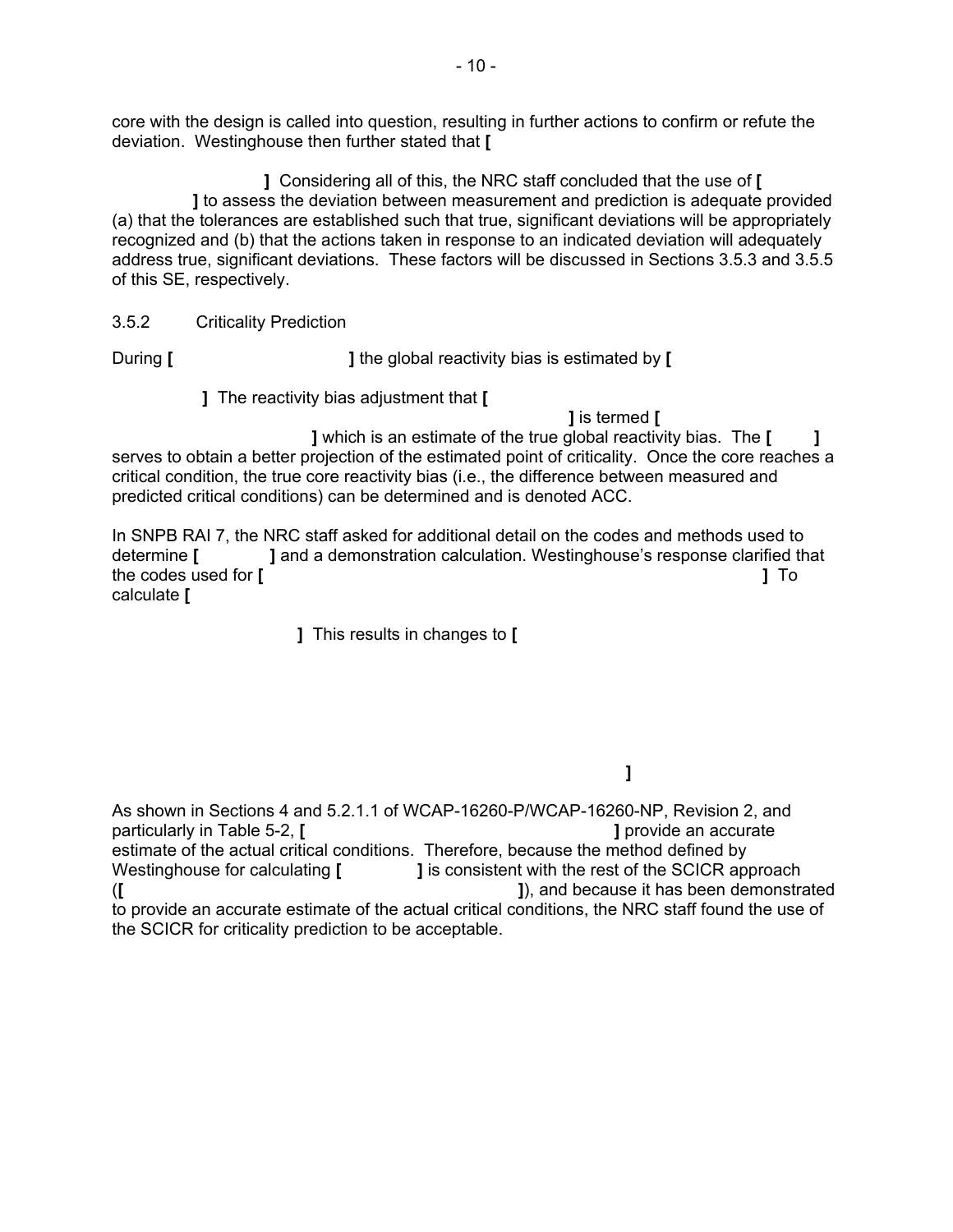## 3.5.3 Test Results and Acceptance Criteria

As shown in the demonstration results in Chapter 4, and as discussed in greater detail in Chapter 5, the results of SCICR are tabulated **[**

**]** Once the true core reactivity bias is determined, **[**

# **]**

The application review criteria are provided in Table 5-5 of WCAP-16260-P, Revision 2. These criteria establish limits on the values of **[**

 **]** Failure of any of these criteria would require a more thorough review of measurement results and deliberate continuation of startup.

SPT application acceptance criteria, in contrast to the review criteria, have direct links to safety analysis assumptions and TS requirements. Such criteria are specified for **[ ]** which serves as a measure of rod worth uncertainty, and **[ ]** which serves as a measure of reactivity balance. As Westinghouse explained the bases for these values, the NRC staff determined that the acceptance criteria are appropriate and acceptable. As noted in the TR, failure to meet the acceptance criteria would prohibit entry into MODE 1 operation prior to resolution. Since these criteria relate directly to shutdown margin and reactivity balance requirements, the NRC staff agrees that failure to meet the application acceptance criteria appropriately preclude entry into MODE 1.

# 3.5.4 Comparison to Prior Low-Power Physics Testing Methods

To demonstrate the viability of the SPT methods, Westinghouse provided Table 4-8 to compare the results obtained from SPT to those obtained using the more traditional, low-power physics testing. The table showed reasonable agreement between **[ ]** and total bank worth measurements from LPPT. The table also showed close agreement between **[ ]** and the boron endpoint measured-to-predicted comparison. The generally good agreement between these parameters provides an additional indication that the proposed testing methods provide an adequate replacement for the more traditional methods.

# 3.5.5 Detectability of Anomalies

The comparison between **[**

# **]**

Westinghouse illustrated the detectability of local anomalies by **[**

 **]** as well as **[ ]** Both of these types of errors resulted in significant deviations between the predicted and measured **[ ]** An inspection of the errors reveals that such errors would result in anomalous **[ ]**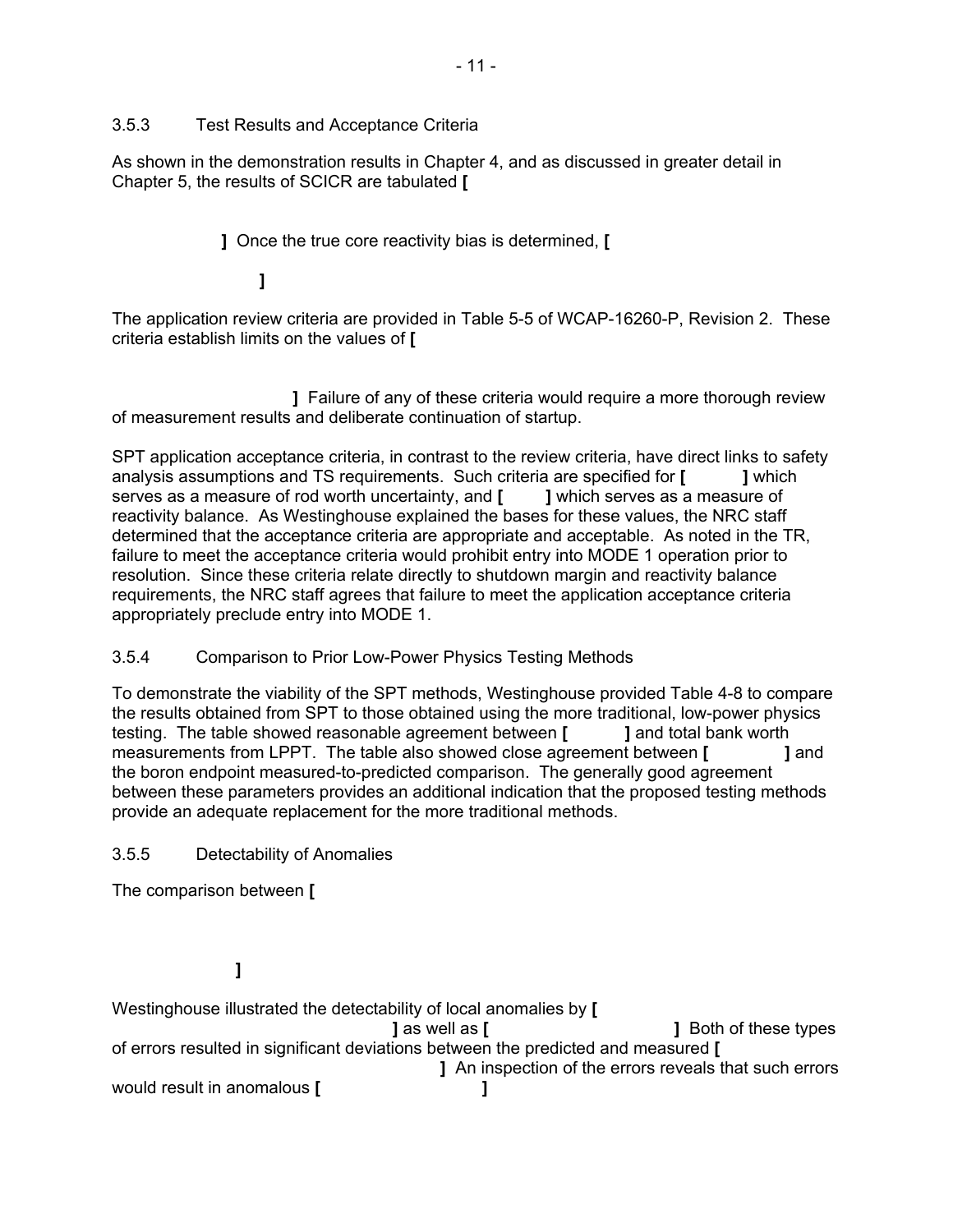In Section 5.3, along with the review and acceptance criteria, guidance is provided to assist in the identification of potential causes of anomalous results from application of the SCICR method. The NRC staff reviewed this issue resolution process and determined that it provides a reasonable means to disposition results that do not meet the review or acceptance criteria, and appropriate cautions not to proceed to MODE 1 when the testing results suggest that there is an unexplained discrepancy between the core design and its operating characteristics.

# *3.6 Applicability of SCICR*

As discussed in Section 6.4 of the TR, Westinghouse proposed limitations on the applicability of WCAP-16260-P/WCAP-16260-NP, Revision 2. Westinghouse considers the SCICR methodology and applications to be applicable to **[**

**]** The method is also specified to

only be applicable to **[**

 **]** since all demonstration cases were performed under these conditions. These limitations on the applicability of SCICR will be considered in the following sections of this SE.

3.6.1 **[ ]** NSSS Plants

Demonstrations of the SCICR method and applications were provided for **[**

 **]** in Section 4.1 of the TR. These demonstrations showed that the measured and predicted **[**

**]** Aside from one instance in which **[**

```
 ] the results
```
were well within the SPT application review criteria discussed in Table 5-5 of the TR and Section 3.5.3 of this SE. This is expected, since **[**

 **]** The design method controls discussed in Section 5.2 of the TR includes **[ ]** cases showing that the review and acceptance criteria, when applied at **[ ]** are capable of detecting core anomalies. Thus the NRC staff finds that SCICR is acceptable for use at **[ ]** based on the analyses and demonstrations provided in the TR, with no additional work required.

3.6.2 **[ ]** NSSS Plants

More limited information was provided to justify applicability to **[**

 **]** Earlier revisions of the SCICR TR included data from plants of these types; this data was reevaluated under the updated SCICR methodology and applications, and was presented in Section 4.3 of the TR. As discussed in Section 4.3.4, the data for these demonstrations were taken under conditions **[**

place when the data were collected.

 **]** Additionally, **[ ]** applied in Revision 2 of the TR were not in

The results for the plants in question (**[**

**]** labeled Plant E through G in the TR, respectively) were relatively good. All displayed the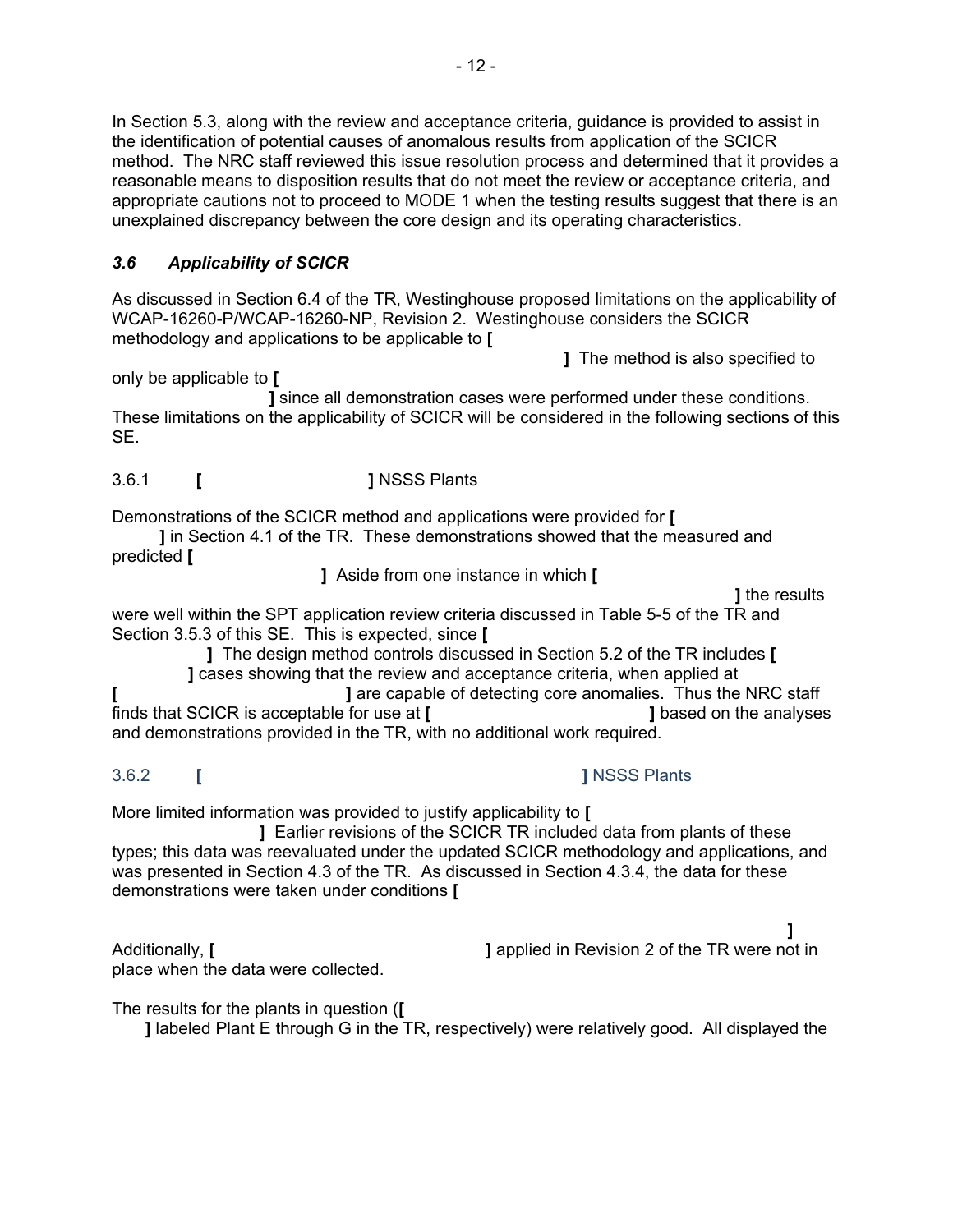**]** The NRC staff agrees with Westinghouse's assessment of the issues with these measurements and how they could be mitigated **[**

The NRC staff finds, therefore, that these demonstration cases for the **[**

**]**

 **]** plants validate that the SCICR methodology is generally applicable to these types of plants, in that it produces measured and predicted **[**

 **]** However, given that SCICR is used to detect core anomalies prior to startup, appropriate review and acceptance criteria must be established for these plant types. Because the demonstration cases for the **[**

 **]** it is not possible to determine whether the review criteria provided in Table 5-5 of the TR provide the appropriate level of detection for these plant types based on these sample analyses. Therefore, while the NRC staff generally determined that SCICR is applicable to **[**

 **]** plants, application of SCICR at these plant types is contingent on verification that the review and acceptance criteria are appropriate for these plants. Thus, as will be discussed in Section 4.0 of this SE, appropriate limitations and conditions will be applied to the use of SCICR at **[ ]** plants.

#### 3.6.3 Extension to Other Plant Types

In the limitations and conditions Westinghouse proposed in Section 6.4 of the TR, Westinghouse suggested that application of SCICR to plants other than **[**

 **]** plants would require a side-by-side comparison to physics test results obtained using a different method during the same startup. The process was discussed in further detail in Appendix C of the TR, which specifies that the results of this side-by-side demonstration, **[**

 **]** would be formally documented and made available for NRC audit purposes. The NRC staff finds this approach to be acceptable, since it will confirm that SCICR and the associated review and acceptance criteria are applicable to the plant type before it may be used without also applying other startup physics testing techniques.

3.6.4 Extension to Other Nuclear Design Codes and Utility Self-Performance

In the limitations and conditions Westinghouse proposed in Section 6.4 of the WCAP-16260-P/ WCAP-16260-NP, Revision 2, Westinghouse suggested that the SCICR methodology could be extended beyond the Westinghouse nuclear design codes or could be used by non-Westinghouse core designers, with appropriate benchmarking and comparison as discussed in Appendix D of the TR. Appendix D specifies that the nuclear design codes to be used for SCICR must have received prior NRC review and approval, must be applied in a manner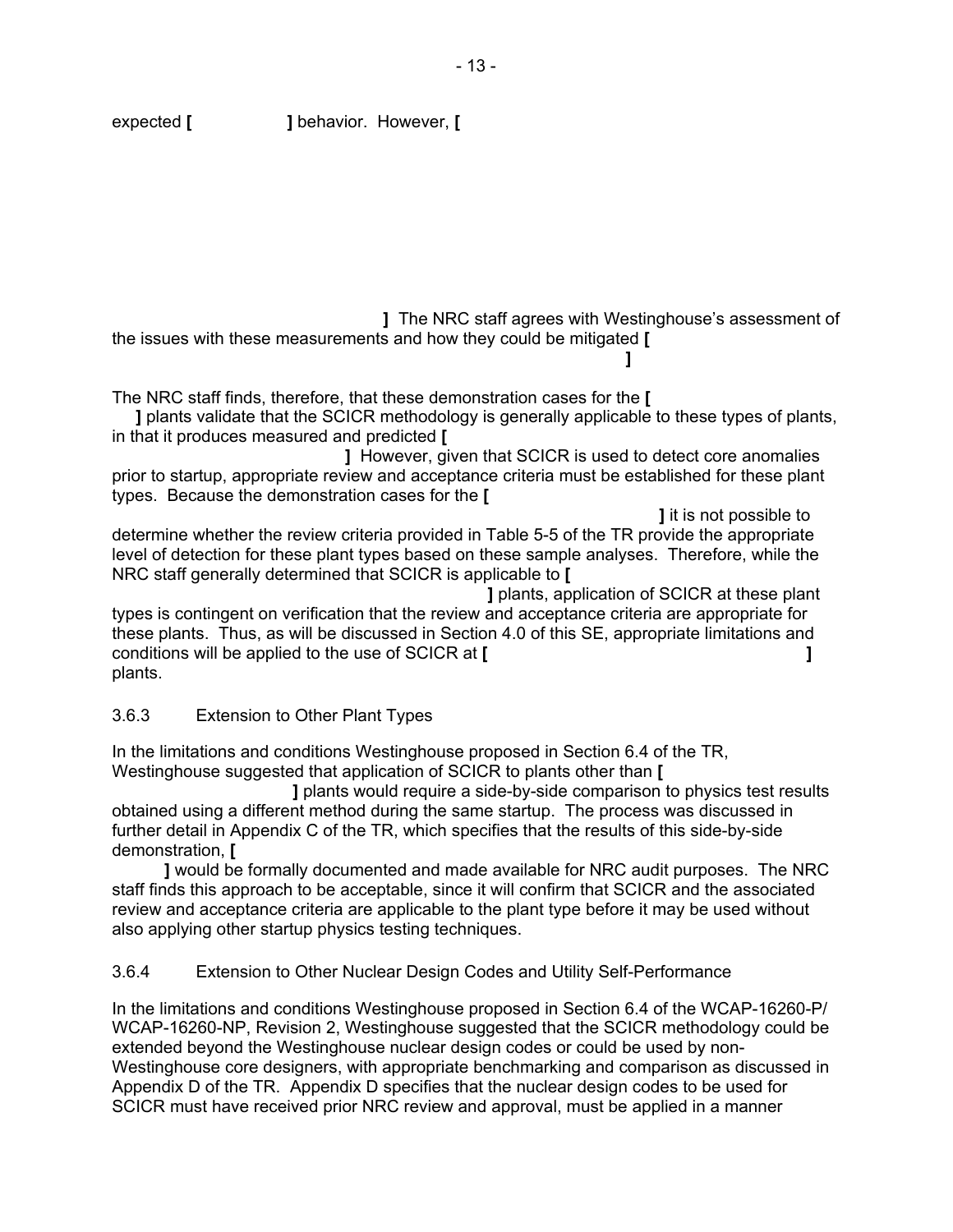consistent with the process provided by Westinghouse, and must be qualified for subcritical physics calculations by comparison to existing subcritical physics calculations (Criteria 1, 2, and 4). A utility that wishes to self-perform core design calculations and use SCICR must also ensure that utility personnel are qualified with an accredited technical training program (Criterion 3) and that SCICR calculations are conducted under a 10 CFR Part 50, Appendix B compliant quality assurance program (Criterion 5). The first application of SCICR at a plant must be performed by Westinghouse, and the comparison required in Criterion 4 must include a comparison to that SCICR application. Also, a notification of compliance with the criteria is required at least 3 months before the utility's use of the SCICR methodology.

The NRC staff finds that the five criteria provided in Appendix D to WCAP-16260-P/ WCAP-16260-NP, Revision 2, are sufficient to ensure that the SCICR methodology may be safely extended to other nuclear design codes and to utility self-performed SCICR calculations. This is because the criteria require the use of NRC-approved core physics codes, require demonstration of adequate technical performance, and require appropriate controls on the utility personnel, processes, and procedures.

# **4.0 Limitations and conditions**

Westinghouse proposed several limitations and conditions as applicable to WCAP-16260-P/ WCAP-16260-NP, Revision 2, in Section 6.4 of the TR. The NRC staff generally concur with these limitations and conditions, as largely discussed in Section 3.6 of this SE. The following conditions and limitations, which represent the TR Section 6.4 limitations and conditions with some minor editorial changes, are therefore applied to the use of WCAP-16260-P/ WCAP-16260-NP, Revision 2:

**1. [**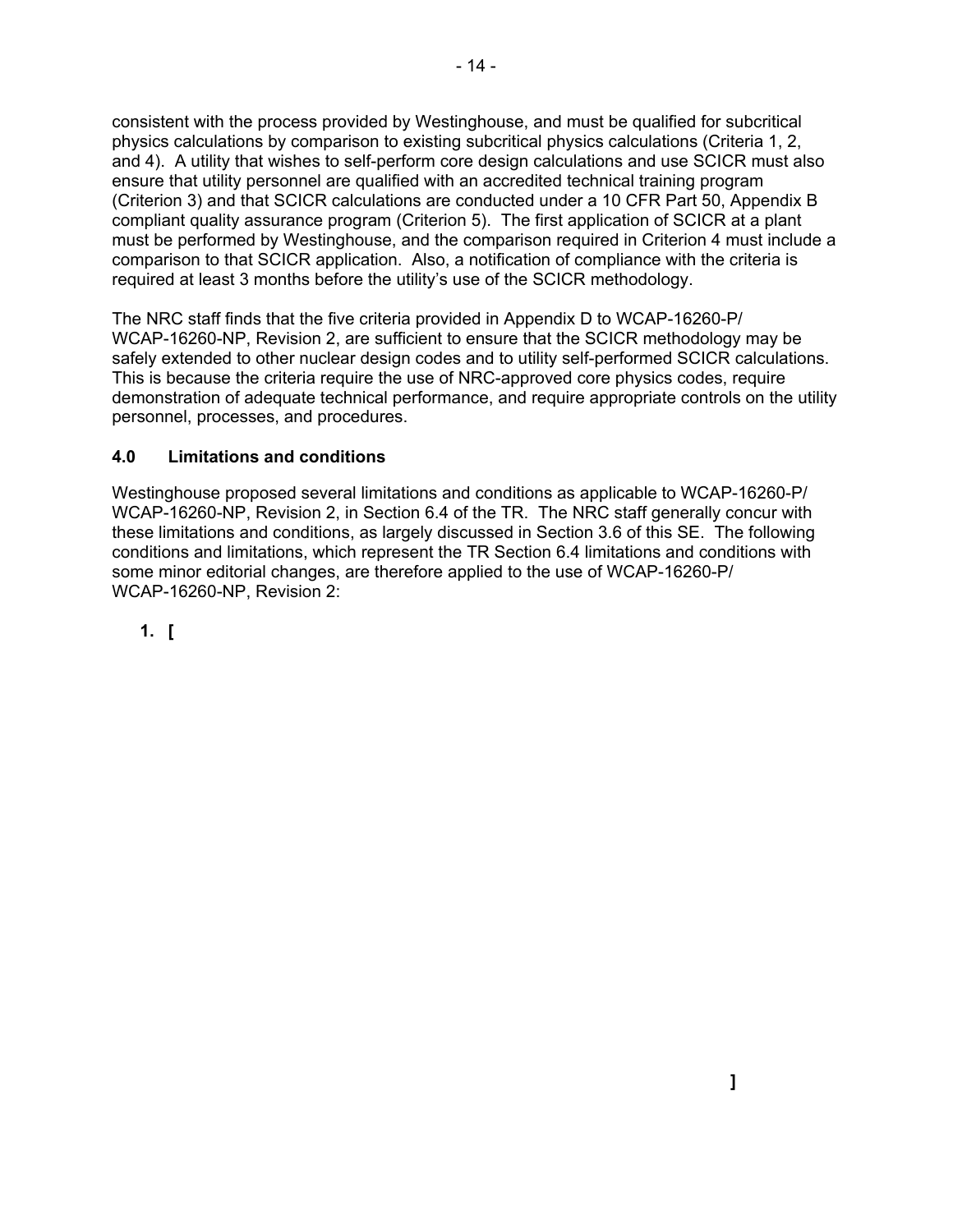

 **[** 

#### **5.0 Conclusion**

**2. [** 

Based on the review described above and subject to the conclusions and limitations delineated in Section 4 of this SE, the NRC staff has determined that WCAP-16260-P/WCAP-16260-NP, Revision 2, is acceptable. The NRC staff based its conclusion on the following considerations:

 **]**

• The theory described in Sections 2.1 and 2.2 of the TR is consistent with that previously approved, and leads to a meaningful comparison of measured to predicted data, which can be taken from a core in a subcritical configuration and used to verify that the as-installed core is operating consistently with the as-designed core.

 **]**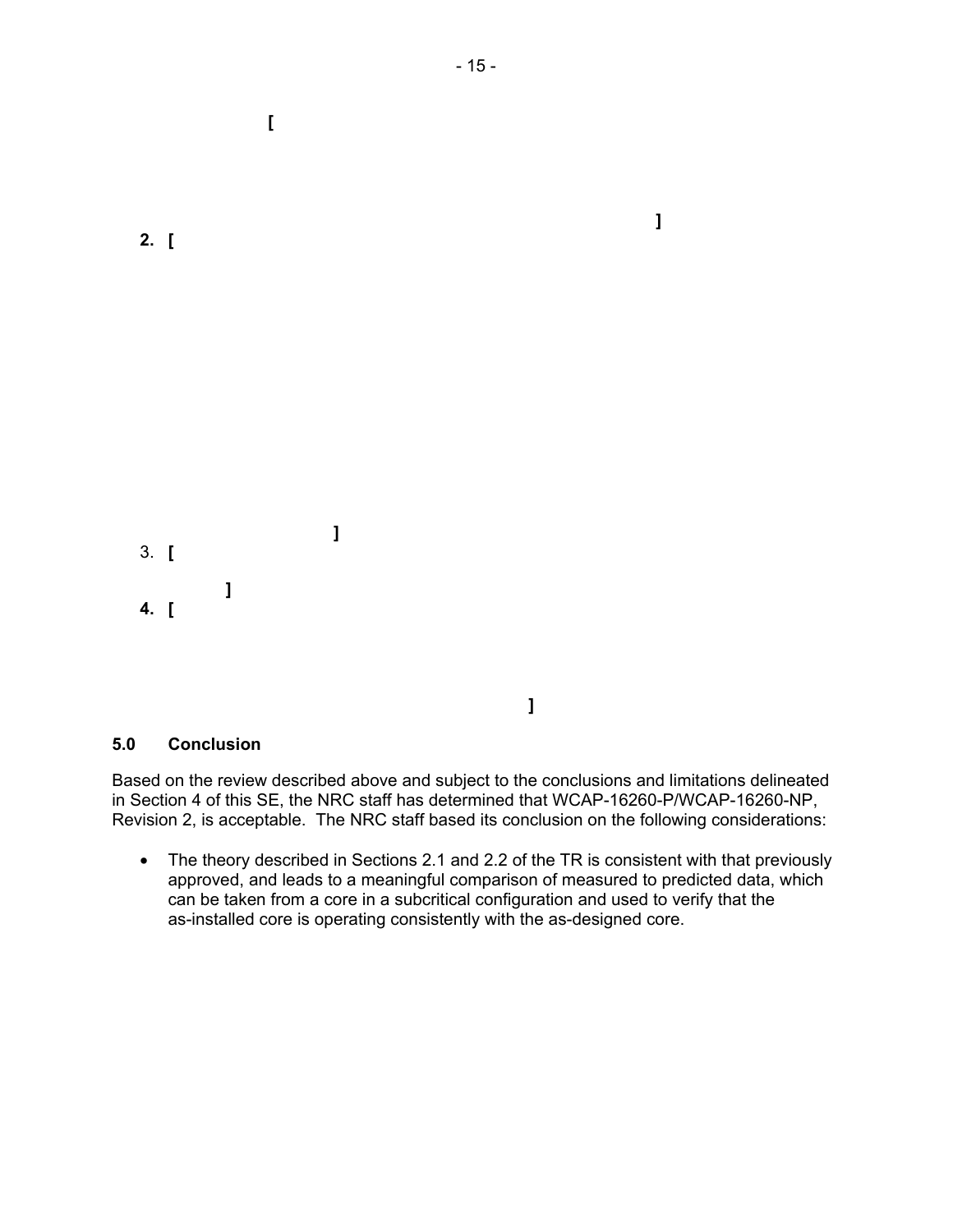• By **[**

provides more meaningful results **[ ]**

- The SCICR process and applications represent a valid and meaningful application of the theory described in the TR.
- The demonstration results and sensitivity studies demonstrate that the method works reasonably well, insofar that it is capable of identifying core design anomalies, given the testing review and acceptance criteria provided in Chapter 5.
- Comparisons using prior core startup physics testing data and the results of different testing methods demonstrates consistent performance between SCICR and the prior methods.

Because Westinghouse has shown that the method provides an acceptable means to detect potential differences between the as-designed and as-installed core, based on comparisons between **[ ]** the NRC staff determined that the proposed testing method is consistent with the objective stated for the PHYSICS TESTS in the STS BASES, as well as the requirements of 10 CFR 50.34 and 10 CFR 50.36. Based on this consideration, the NRC staff further determined that the proposed testing program adheres to Criterion XI of 10 CFR Part 50 Appendix B.

Therefore, the NRC staff concludes that WCAP-16260-P/WCAP-16260-NP, Revision 2, "The Spatially Corrected Inverse Count Rate (SCICR) Method for Subcritical Reactivity Measurement," is acceptable for use as a method for performing PWR startup physics tests to confirm core characteristics via measurement as a means to demonstrate that the core is operating as designed.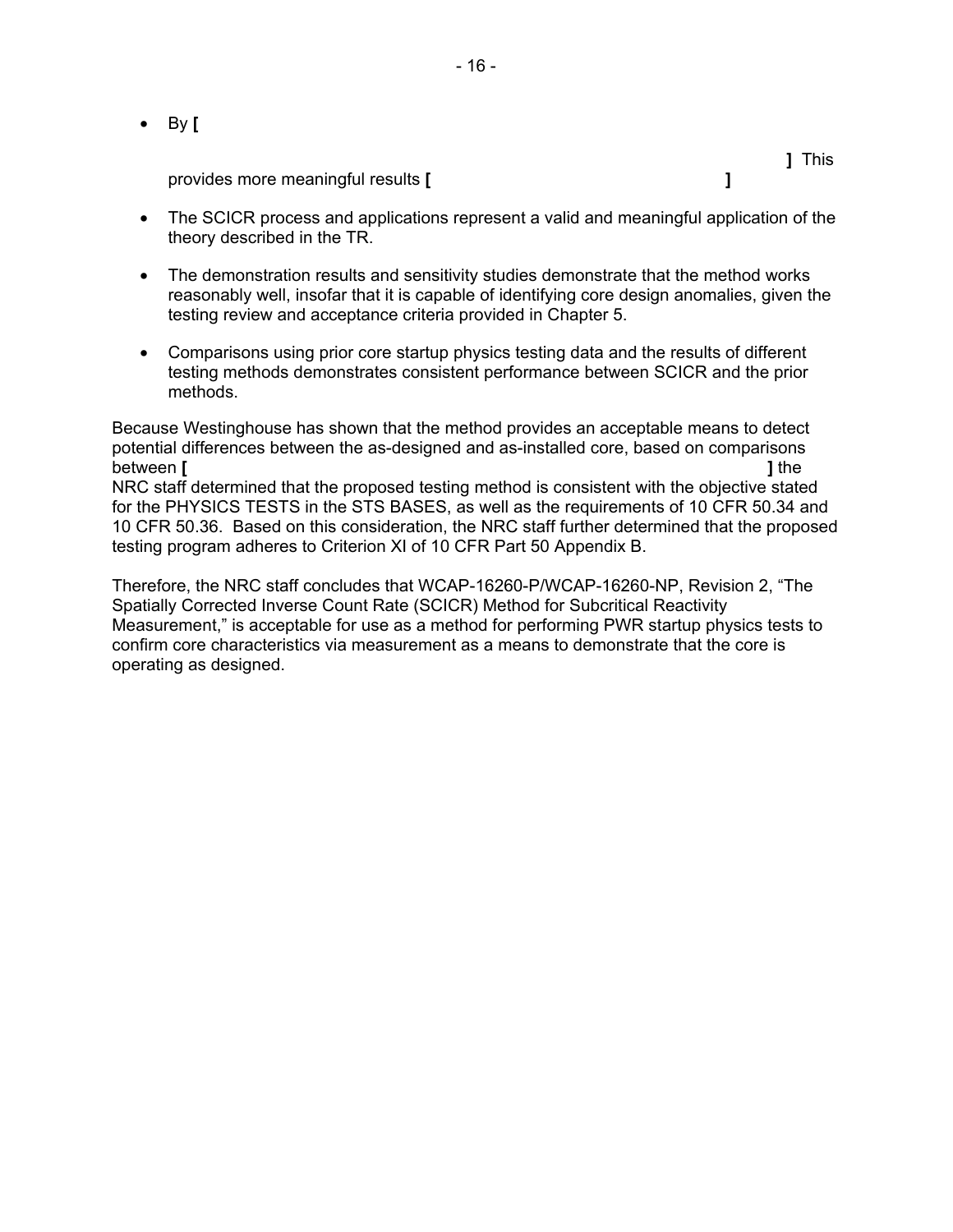#### **6.0 References**

- 1. J. Gresham, Westinghouse Electric Company, letter to Document Control Desk, U.S. Nuclear Regulatory Commission, "Submittal of the Topical Report WCAP-16260-P/ WCAP-16260-NP, Revision 2, "The Spatially Corrected Inverse Count Rate (SCICR) Method for Subcritical Reactivity Measurement" (Proprietary/Non-proprietary)," December 14, 2017, ADAMS Accession No. ML17348B293.
- 2. P.J. Sebastiani and J.L. Diorio, Westinghouse Electric Company, "The Spatially Corrected Inverse Count Rate (SCICR) Method for Subcritical Reactivity Measurement," WCAP-16260- P/NP, Revision 2, December 2017, ADAMS Accession No. ML17348B295 (publicly available) / ML17348B311 (non-publicly available).
- 3. Y.A. Chao, et al., Westinghouse Electric Company, "The Spatially Corrected Inverse Count Rate (SCICR) Method for Subcritical Reactivity Measurement," WCAP-16260-P-A, Rev. 0, September 2005, ADAMS Accession No. ML052640396 (non-publicly available) / ML052640402 (publicly available).
- 4. E. Lenning, US NRC, letter to J. Gresham, Westinghouse Electric Company, "Request for Additional Information Re: Westinghouse Electric Company WCAP-16260-P/ WCAP-16260-NP, Revision 2, "The Spatially Corrected Inverse Count Rate Method for Subcritical Reactivity Measurement" Topical Report (EPID-L-2017-TOP-0064)," August 9, 2018, ADAMS Accession No. ML18207A226.
- 5. E. Lenning, US Nuclear Regulatory Commission, letter to J.A. Gresham, Westinghouse Electric Company, "Request for Additional Information Re: Westinghouse Electric Company WCAP-16260-P/WCAP-16260-NP, Revision 2, 'The Spatially Corrected Inverse Count Rate (SCICR) Method for Subcritical Reactivity Measurement' Topical Report - Second Round," September 24, 2018, ADAMS Accession No. ML18263A197.
- 6. E.J. Mercier, Westinghouse Electric Company, letter to Document Control Desk, U.S. Nuclear Regulatory Commission, "Response to Request for Additional Information RE: Westinghouse Electric· Company WCAP-16260-P/WCAP-16260-NP, Revision 2, ''The Spatially Corrected Inverse Count Rate (SCICR) Method for Subcritical Reactivity Measurement" Topical Report," September 13, 2018, ADAMS Accession No. ML18257A062.
- 7. K.L. Hosack, Westinghouse Electric Company, letter to Document Control Desk, US Nuclear Regulatory Commission, "Submittal of Response to Request for Additional Information – Second Set - RE: Westinghouse Electric Company WCAP-16260-P/ WCAP-16260-NP, Revision 2, "The Spatially Corrected Inverse Count Rate (SCICR) Method for Subcritical Reactivity Measurement" Topical Report," October 24, 2018, ADAMS Accession No. ML18299A090.
- 8. K.L. Hosack, Westinghouse Electric Company, letter to Document Control Desk, U.S. Nuclear Regulatory Commission, "Submittal of Additional Information – Public Meeting - RE: Wesitnghouse Electric Company WCAP-16260-P/WCAP-16260-NP, Revision 2, "The Spatially Corrected Inverse Count Rate (SCICR) Method for Subcritical Reactivity Measurement" Topical Report," January 8, 2019, ADAMS Accession No. ML19011A352.
- 9. U.S. Nuclear Regulatory Commission, NUREG-1431, Volume 1, "Standard Technical Specifications - Westinghouse Plants: Specifications," Revision 4, April 2012, ADAMS Accession No. ML12100A222.